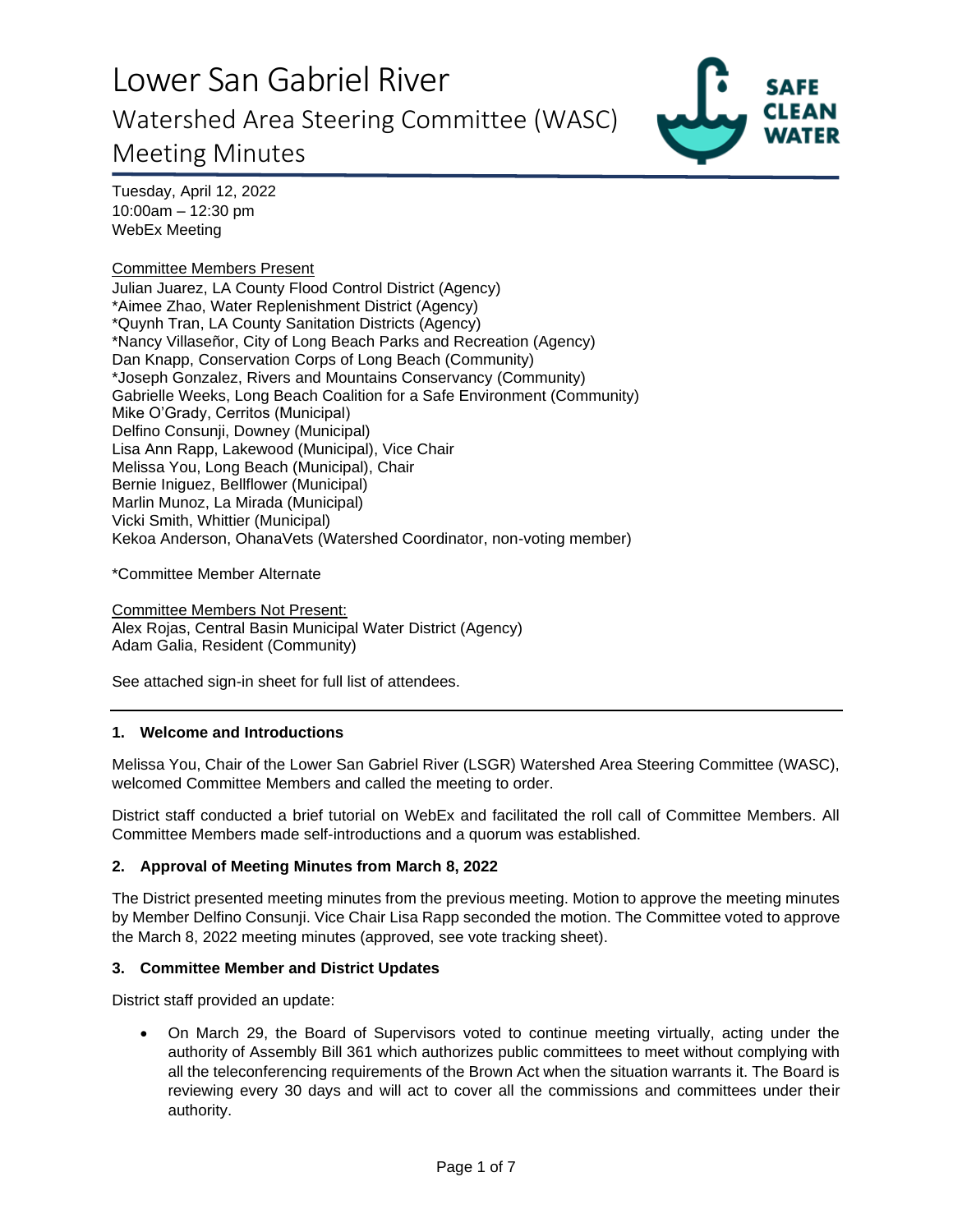

- The County Office issued a memo stating in-person meetings may be returning as soon as May. The District requested that Committee members send their vaccination status in anticipation of in-person meetings.
- Public Review for the Safe, Clean Water Program (SCWP) Guidance ended March 27. The District is now compiling comments and feedback and will present an update on that soon.
- Per Section 16.10.C of the Los Angeles County Flood Control District Code, individuals that both own and reside on a residential parcel within the District, are head of household or are the sole providers of maintaining the costs of the home, and whose household income does not exceed the Very Low-Income or Extremely Low-Income limits, may apply for a reduction from the SCWP Special Parcel Tax. A General Income-Based Tax Reduction Form must be submitted on an annual basis and are due no later than May 1.
- Under the Municipal Program, Annual Plans were due April 1. Annual Plans are required to receive the Municipal Program revenue. The District intends to add functionality to the existing reporting module to streamline the Annual Plan process. A webinar was conducted in March. The recording of the webinar is available here:<https://safecleanwaterla.org/municipalities/>
- Quarter 3 Quarterly Reports are due May 15, which should capture all expenditures through March. This applies for projects approved in Round 2 of the Stormwater Investment Plan (SIP) (Fiscal Year (FY) 2021-2022).
- The LSGR WASC has 5 Infrastructure Program (IP) projects, 5 Scientific Studies (SS), and 0 Technical Resources Program (TRP) projects to consider for the SIP.

Vice Chair Rapp is stepping down as the representative from Lakewood and will be replaced by Kelli Tunnicliff Pickler-. Vice Chair Rapp shared a hope to continue to participate on the WASC as a representative of the business community.

### **4. Watershed Coordinator Updates**

Watershed Coordinators Kekoa Anderson and Grace Kast provided an update on Watershed Coordinator activities:

- Hosted Joint Watershed Coordinator Meeting on March 23.
- Presented Lower SG/Lower LA IRWM Sub-Region Meeting on March 24.
- Presented at Gateway Water Management Authority Board on April 14.
- Will participate in educational outreach at Downey "Touch a Truck" event on May 7.
- Will present at an upcoming Rivers and Mountains Conservancy meeting.

The Watershed Coordinators provided an overview of the draft 2022 Strategic Outreach and Engagement Plan (SOEP) which they plan to distribute on April 13. The comment period will run through April 29. The Watershed Coordinators plan to request approval of the 2022 SOEP on May 10.

The Watershed Coordinators encouraged the WASC members to take the 2-minute Community Needs Survey. The survey link is provided on the Watershed Coordinator Update Slides on the SCWP website.

Watershed Coordinator Anderson shared that the La Mirada Project will likely be submitted this year. The applicant has hired a consultant to help develop a feasibility study for the project.

### **5. Ex Parte Communication Disclosures**

Member Mike O'Grady disclosed participation in a virtual meeting on March 15 with Craftwater and representatives from the Lower Los Angeles River and LSGR WASCs to discuss the benefits of the Gateway Area Pathfinding (GAP) Analysis Study.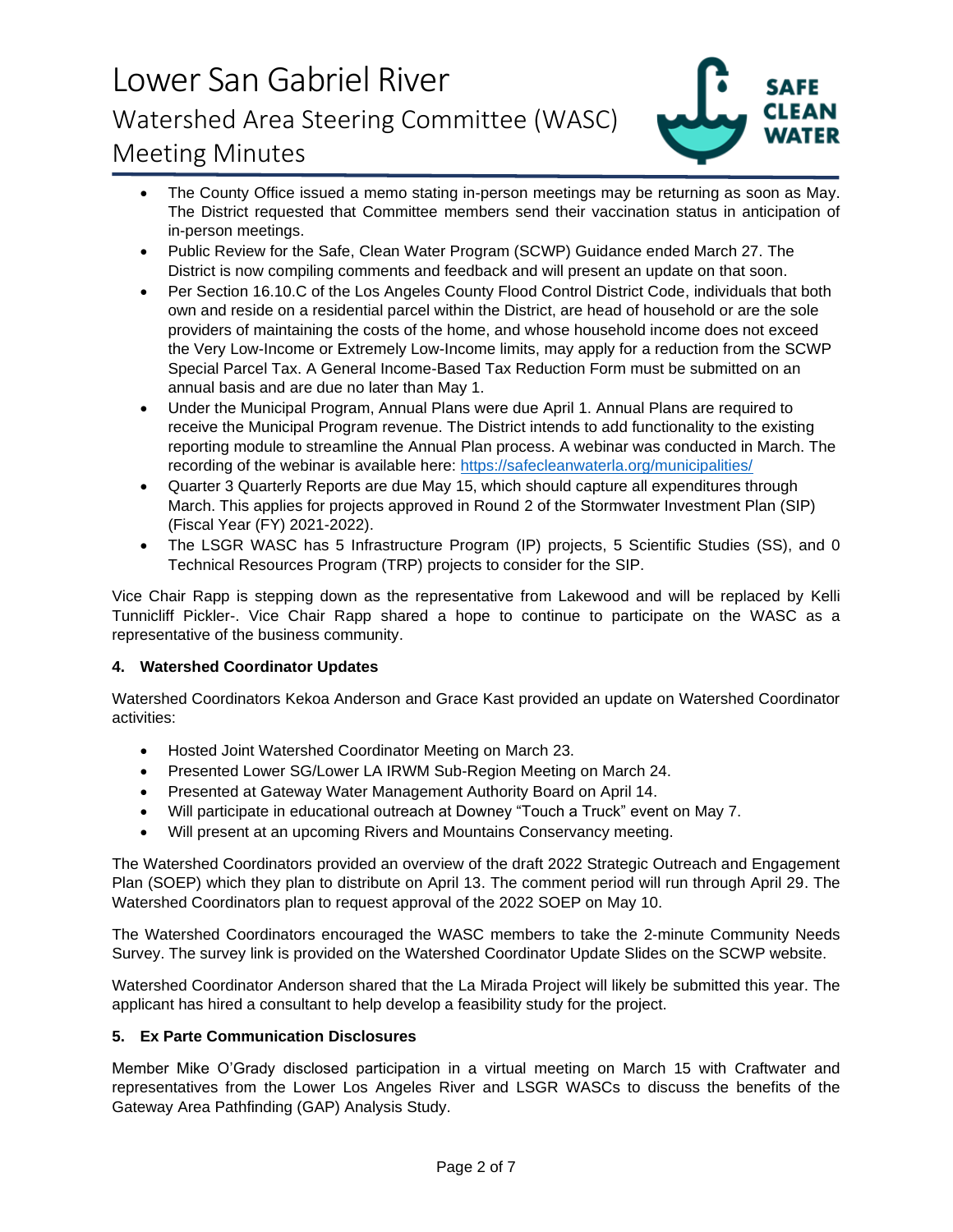

Member Joseph Gonzalez met with Craftwater to discuss potential funding from the Rivers and Mountains Conservancy for the Bellflower Simms Park Stormwater Capture Project.

### **6. Public Comment Period**

District staff will compile all public comment cards received and include them in the meeting minutes that will be uploaded to the SCWP website as "Meeting Minutes Attachment". During the meeting, District staff will share on the screen those public comment cards that were received prior to the deadline of at least 5:00 PM the day prior to the meeting. The District received two such comment cards.

Oliver Galang, on behalf of the City of Bellflower, urged WASC members to consider funding the construction of the Bellflower Simms Park Stormwater Capture project. The project's design was funded in previous SIPs. Galang stated that Simms Park is located in a highly disadvantaged community and that the City of Bellflower has successfully completed projects of this scale, citing Caruthers Park Stormwater Capture Project. Galang said that if the project's construction funding is not approved, park improvements such as the installation of an artificial turf field could be delayed by over 10 years. Galang said that the City of Bellflower has committed \$2.9 million of local municipal funding for the project's construction.

Steve Baker submitted a comment card in support of funding construction for the Simms Park Stormwater Capture Project. The comment card is available on the SCWP website.

Richard Watson reiterated support for the Bellflower Simms Park Stormwater Capture Project. Watson stated that the need for this project has been magnified by the Los Angeles Regional Water Quality Control Board approving a bacteria Total Maximum Daily Load (TMDL) in the past month with a high flow condition for removal of 85% of bacteria going into the saline portion of the channel. Watson emphasized that if the project is not funded for construction now, construction would be delayed 15-20 years due to the lifetime of the artificial turf that is anticipated to be installed in the park.

### **7. Discussion**

- **a) Lower San Gabriel River Project Prioritization and Selection Discussion for populating the Fiscal Year 2022-23 Stormwater Investment Plan. SCW Portal & LSGR Scoring Rubric**
	- i. Infrastructure Program (IP)
		- (1) Artesia Park Stormwater Capture Project City of Artesia
		- (2) Lakewood Equestrian Center City of Lakewood
		- (3) Bellflower Simms Park Stormwater Capture Project (Construction) City of **Bellflower**
		- (4) York Field Stormwater Capture Project City of Whittier
		- (5) Heartwell Park at Clark Channel Stormwater Capture Project City of Long Beach
	- ii. Scientific Studies
		- (1) Community-Centered Optimization of Nature-Based BMPs Starting with the Gaffey Nature Center Facility
		- (2) Microplastics in LA County Stormwater
		- (3) Regional Pathogen Reduction Study
		- (4) Gateway Area Pathfinding Analysis (GAP Analysis) Phase 2
		- (5) Community Garden Stormwater Capture Investigation

District Staff reminded the WASC that awarding partial funding without a clear path to project completion is discouraged. The SIP will be submitted without the inclusion of assumed construction funds, but the assumed construction funds for future years will be flagged for the Regional Oversight Committee. District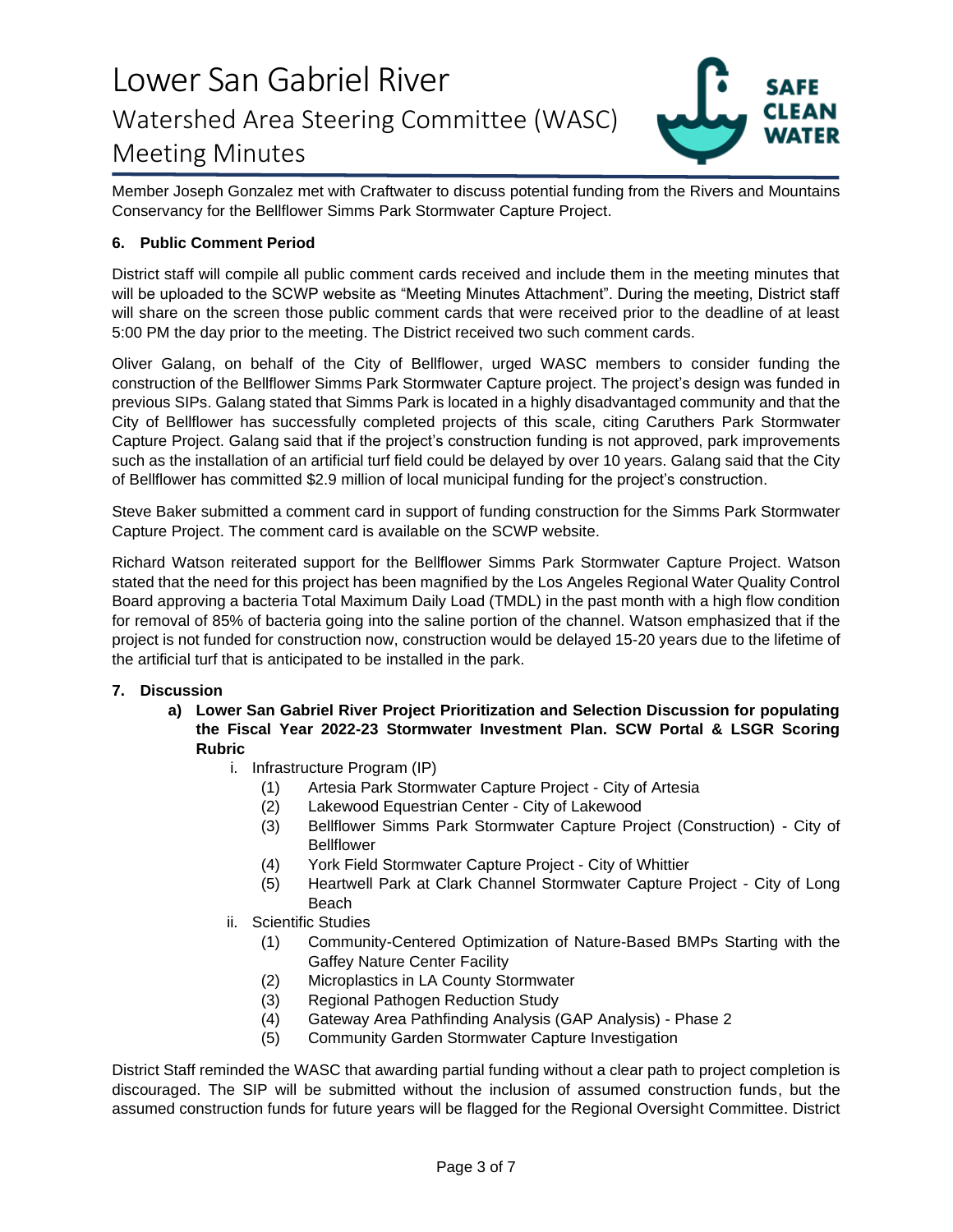

Staff displayed the SIP tool and the updated preliminary rankings of the proposed projects. The first SIP scenario the District Staff displayed included the top 3 IP and top 3 SS, with assumed construction costs.

District Staff shared that they were not able to get an update on the status of Hermosillo Park Project which was funded by the WASC in Round 1, though they believe it is reasonable to push back construction funds at least a year since CEQA still needs to be completed. Vice Chair Rapp recommended pushing construction funding by two years to FY26-27 since the Hermosillo Park Project has not started design yet. District staff noted that this adjustment, for the above scenario, results in an overage in FY26-27. The overage will be flagged to the Regional Oversight Committee but does not necessarily prevent the approval of the FY22-23 SIP.

Vice Chair Rapp shared that Lakewood Equestrian Center Project would provide a 15% local match of construction funds. The Committee observed that this would not resolve the overages in FY26-27. The Committee suggested that project proponents should commit their local match up-front to initiate design and make projects more competitive for funding. The WASC expressed concern for committing funds to larger projects, citing a desire to prioritize smaller, community- and nature-based projects. When asked whether other projects planned to provide a local match, no proponents responded.

The SIP scenario was revised to show construction costs for the Hermosillo Park Project in FY26-27, and a 15% local match of construction costs for the Lakewood Equestrian Center Project.

Vice Chair Rapp asked how the scientific studies affect the bottom line. District Staff showed that removing the Pathogen Reduction Study from the SIP tool would not help prevent the overage in FY26-27. The WASC discussed staggering construction funding and asking larger projects to commit to providing more matching funds, even if they are only requesting design funds. The Committee observed that many projects yield benefits to multiple cities. If those multiple cities were to make funding match commitments, it may allow the WASC to fund more, small, community-based projects. In the future, such discussions should occur at the watershed scale before the projects are proposed to the WASC.

Member Dan Knapp restated concern that funding large projects will prevent funding of smaller, communitybased projects. Those projects would be on the scale of hundreds of thousands of dollars rather than millions or tens of millions. Member Knapp added that larger project proponents are more likely to secure matching funds.

The WASC acknowledged that SIP decisions will become increasingly difficult in the future. Chair You suggested that in future years, project applicants should not request their full project budget amount and should come prepared with committed matching funds.

Member O'Grady reminded the WASC that Phase 1 of the Gateway Area Pathfinding (GAP) Study will be completed next year and will highlight areas in the watershed that should be prioritized. The Committee considered approving a thin SIP this year and preserving as much money as possible for future SIPs since the study's results can guide future SIP deliberation.

Okina Dor (City of Artesia) shared support for funding the design phase of projects, so they may be competitive for matching funds. Dor discussed how small cities are challenged to provide large amounts of municipal matching funds and asked that the WASC consider funding the Artesia Park Stormwater Capture Project. District Staff asked that Dor wait for the public comment period for these comments. Member Bernie Iniguez shared that since funding the design of the Bellflower Simms Park Stormwater Capture Project, the project has been able to leverage \$400,000 in Municipal Measure W funds, \$500,000 in Measure A funding and \$2 million of municipal funds.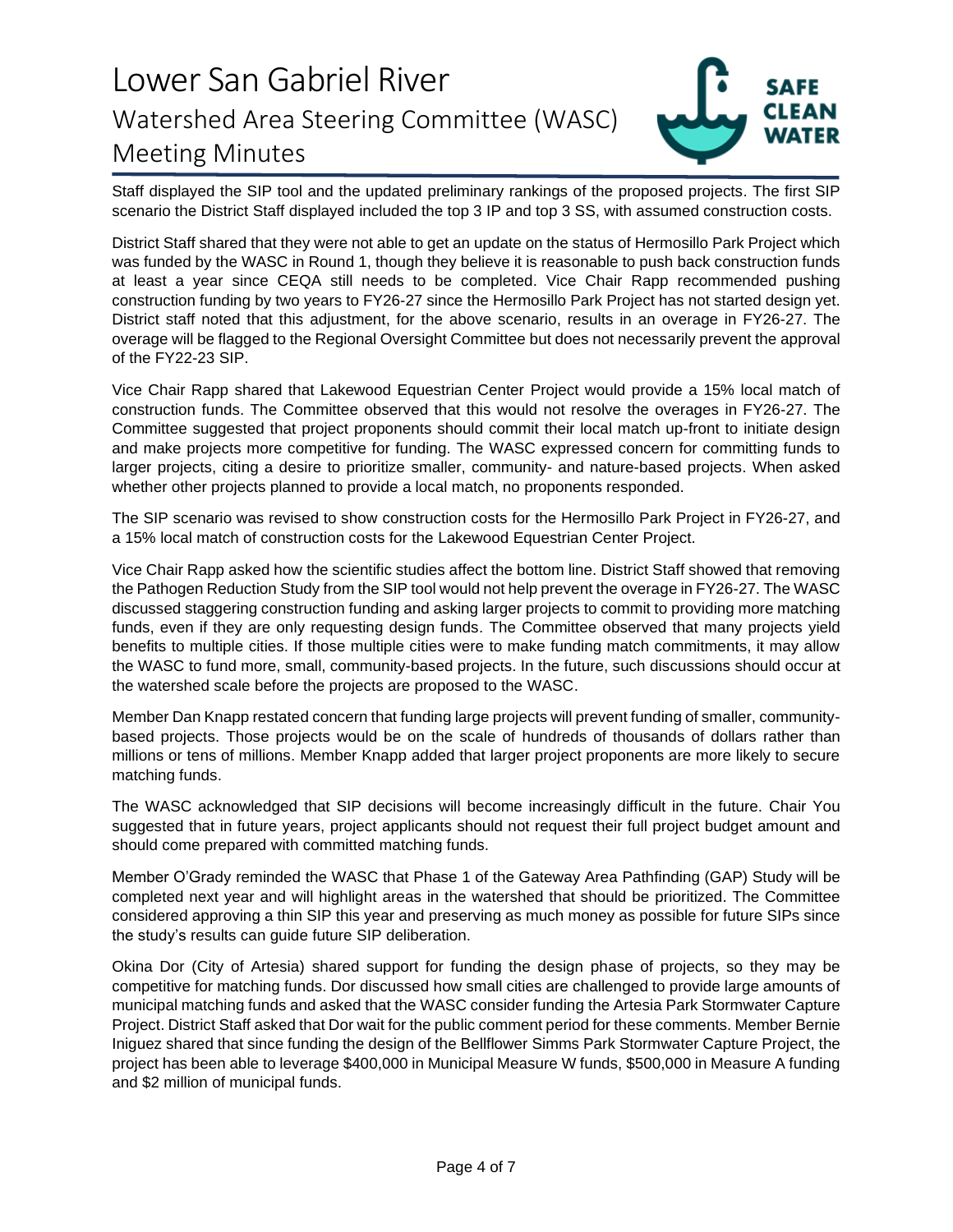

The SIP tool displayed the top 3 IP and top 2 SS with assumed construction costs. When including the Artesia Park Stormwater Capture Project, the SIP tool showed overages in FY24-25, FY25-26, and FY26- 27, with 133% total overage for the 5-year SIP budget. Vice Chair Rapp said the WASC needs to make it clear that projects applying for construction must demonstrate substantial match contributions (Measure A, Measure M, Measure R, SCWP Municipal Program, etc.).

Member Consunji suggested funding the top 2 IP and 2 SS since there is a buffer for each year. Chair You said that approving that SIP would result in the same issue next year since projects would reapply in the following year.

The Committee further discussed ways that the WASC could balance the SIP to include small and large infrastructure projects. Among the suggestions were: consideration of schedule and timing of construction, capping the amount of construction funding a project may request, and earmarking future funds for smaller, community-based projects. Vice Chair Rapp urged the WASC consider proportionality (e.g., how smaller projects are considered against larger projects). Member Vicki Smith asked the WASC to clarify what percentage match they expect applicants to provide with future construction funding requests.

Member O'Grady made a motion to not vote on a SIP that exceeds 100% of its budget for any given fiscal year. The motion was seconded by Member Consunji.

District Staff opened a public comment period for the motion.

### **8. Public Comment Period (moved up on the Agenda)**

John Hunter stated that the Artesia Park Stormwater Capture Project is unlikely to move forward with construction soon and asked the Committee to consider funding the project for design. This would allow the project to find construction funding from other sources in the future.

Richard Watson clarified that the earlier motion includes assumed construction costs.

Kyle Cason (Director of Public Works, City of Whittier) asked the Committee to set a concrete standard or goal for matching funds that municipalities which benefit from the project should provide when a project requests construction funding. Setting a concrete metric would help the WASC compare projects.

Vice Chair Rapp noted that the WASC could set a cap on the amount of construction funding a project may request, but noted that a concrete standard may be difficult for smaller projects to achieve. Vice Chair Rapp suggested employing smaller match requirement for smaller projects. The WASC made a note to add an agenda item to the next LSGR WASC meeting to hold a discussion on potential match requirements and other criteria that may be used to evaluate projects submitted in the future.

### **9. Voting Items (moved up on the Agenda)**

Following the motion made in Agenda Item 7, the WASC voted on approving a SIP that would not exceed 100% within any fiscal year budget, including assumed construction costs. The motion was not approved.

### **7. Discussion (continued)**

Tori Klug (Stantec, Regional Coordination) and District Staff clarified that the WASC is not required to vote to approve the SIP during this meeting, but the vote will be more difficult to facilitate at a May meeting since it will likely be held in-person. Holding a second meeting in April is possible.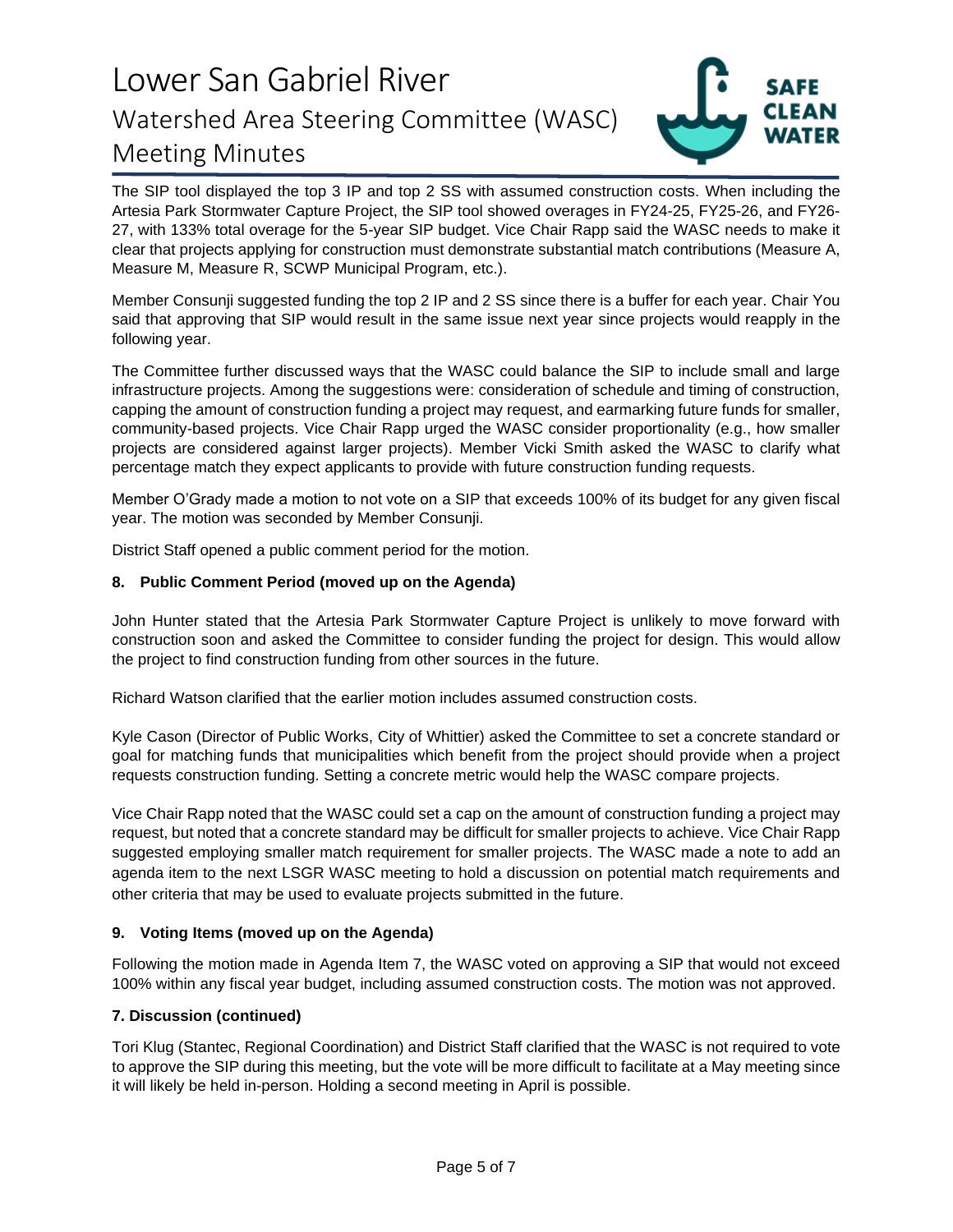

Vice Chair Rapp made a motion to approve the top 4 Infrastructure Program projects and top 2 Scientific Studies since only one IP project is asking for construction funds. The motion also included meeting next month to discuss the matching commitment criteria for projects requesting construction funds. Member Smith seconded the motion. Vice Chair Rapp withdrew their motion.

Member Iniguez motioned to include the top three ranked Infrastructure Program projects (Lakewood Equestrian Center, Bellflower Simms Stormwater Capture Project, and York Field Stormwater Capture Project) and the top two ranked Scientific Studies (Microplastics in LA County Stormwater and Gateway Area Pathfinding Analysis - Phase 2) in the SIP, and to discuss the WASC's criteria for cost share for construction at its next meeting. The motion was seconded by Member Smith.

### **8. Public Comment Period (continued)**

Richard Watson shared support for the Regional Pathogen Reduction Study, currently ranked third. Watson asked the WASC to consider including this study since it will likely need to be funded at some point in the future at a greater cost. Watson clarified that the proposal requested \$1,007,000 over five years. Watson shared that Southern California Coastal Water Research Project's peer review was similar to the previous year's feedback, summarizing that the reviewers were concerned about the study's incomplete scope. Watson stated this was intentional and would be determined by a selection committee, under the guidance of the Gateway Water Management Authority. Vice Chair Rapp commented that the WASC might be able to join the Regional Pathogen Study in Year 2 of the study if they chose not to fund it this year.

Christine Garibay (Murphy Ranch Little League, City of Whittier) shared support for the York Field Stormwater Capture Project, citing aesthetic benefits, enhanced parks and recreation access for youth, and environmental protection. The project would provide much needed improvements to York Field.

### **9. Voting Items (continued)**

a) Approve the final Fiscal Year 2022-223 Stormwater Investment Plan funding recommendations for the LSGR Watershed Area and approve submission to the Regional Oversight Committee for review. The WASC will meet at a future meeting to discuss criteria for matching funds for projects requesting construction funds.

Following the motion made in Agenda Item 7, the WASC voted on including the top three Infrastructure Program projects and the top two Scientific Studies in the SIP, and discussing the WASC's criteria for cost share for construction at its next meeting. The vote was approved.

### **10. Items for Next Agenda**

The next meeting of the LSGR WASC is Tuesday, May 10, 2022. See the SCWP website for meeting details, including timing and length.

Items for the next agenda include:

- a) Approve the Updated Lower San Gabriel River Strategic Outreach and Engagement Plan
- b) Discuss criteria for matching funds for projects requesting construction funds

### **11. Adjournment**

Chair You thanked Vice Chair Lisa Rapp for contributions on the Committee and offered congratulations for Vice Chair Rapp's retirement. Vice Chair Rapp expressed gratitude and thanked the WASC members.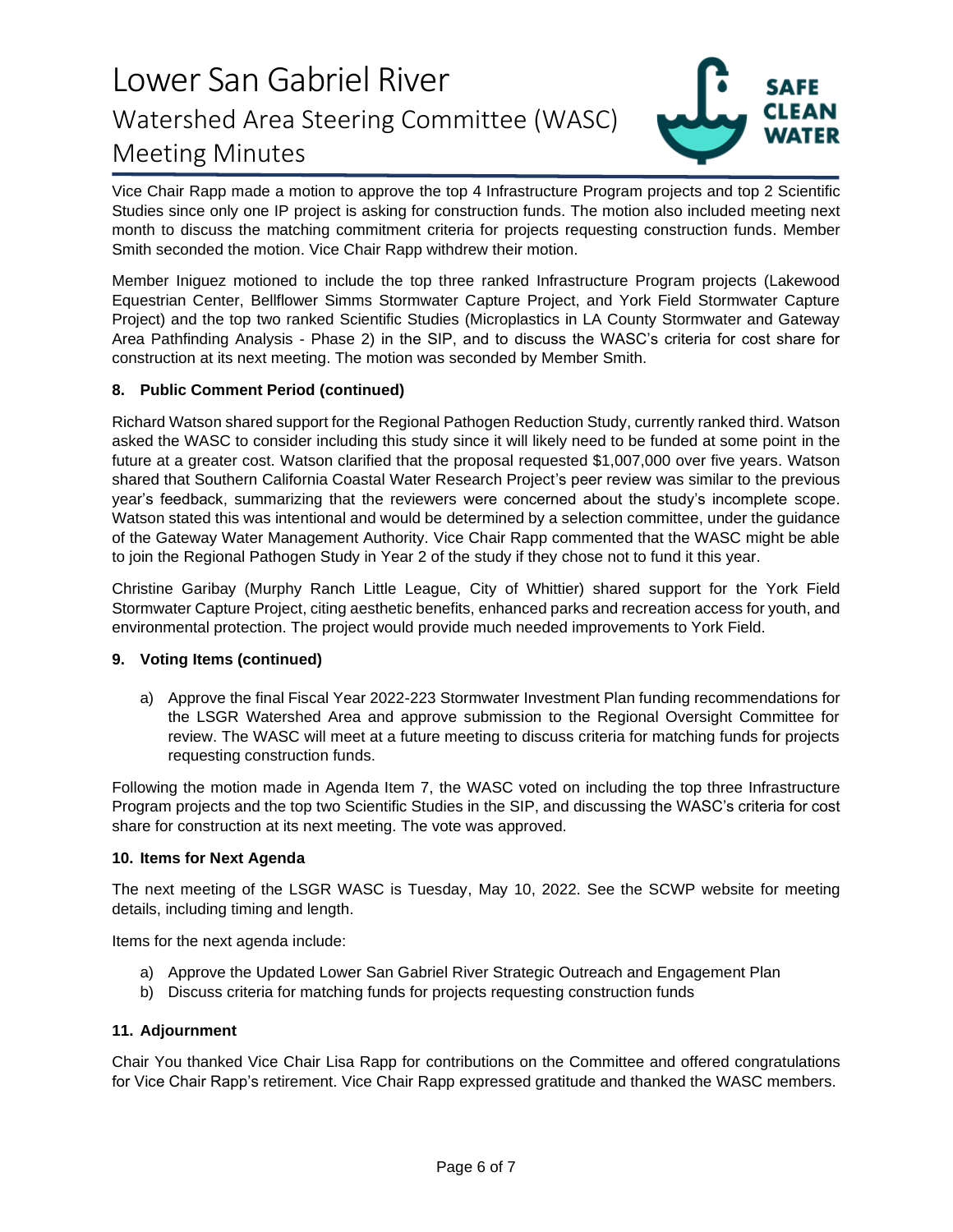

Chair You thanked the WASC members and the public for their attendance and participation and adjourned the meeting.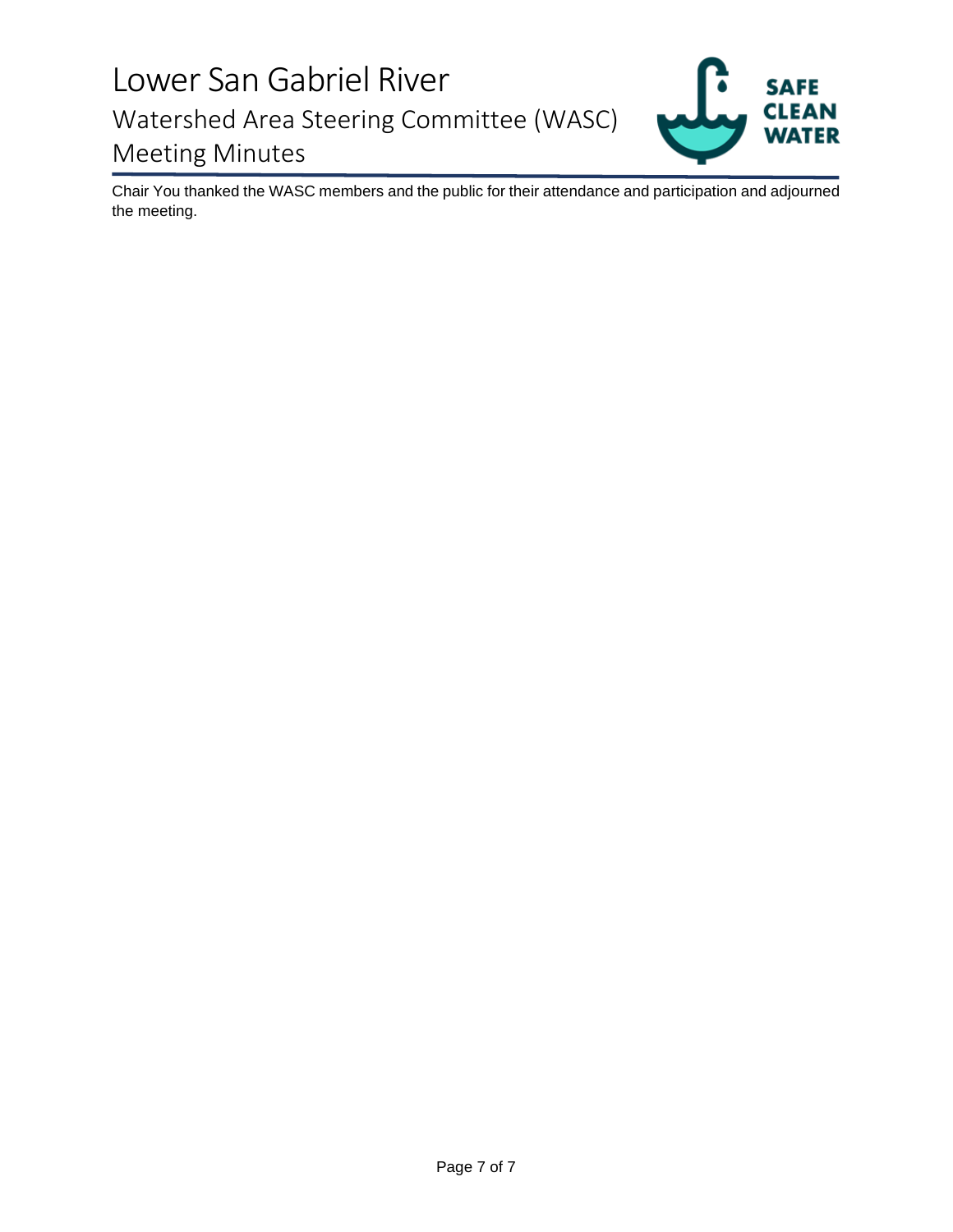| LSGR WASC - April 12, 2022          |                                                       |                     |                           |                   |                     |                                            |                                                                                  |                                                                                                                                                                                                                     |  |
|-------------------------------------|-------------------------------------------------------|---------------------|---------------------------|-------------------|---------------------|--------------------------------------------|----------------------------------------------------------------------------------|---------------------------------------------------------------------------------------------------------------------------------------------------------------------------------------------------------------------|--|
|                                     | <b>Quorum Present</b>                                 |                     |                           |                   | <b>Voting Items</b> |                                            |                                                                                  |                                                                                                                                                                                                                     |  |
| <b>Member Type</b>                  | <b>Position</b>                                       | <b>Member</b>       | Voting/<br>Present?       | Alternate         | Voting/<br>Present? | Approve 3-8-2022<br><b>Meeting Minutes</b> | Approve not exceeding<br>100% in any FY for SIP<br>assuming Construction<br>Cost | Approve the final FY22-<br>23 SIP to submit for ROC<br>review. 3 IP and 2 SS.<br>WASC will meet at future<br>meeting to discuss<br>criteria for matching<br>funds for projects<br>requesting construction<br>funds. |  |
| Agency                              | <b>FCD</b>                                            | Julian Juarez       | $\boldsymbol{\mathsf{x}}$ | Ramy Gindi        |                     | $\mathsf{V}$                               | $\mathsf{V}$                                                                     | $\mathsf{v}$                                                                                                                                                                                                        |  |
| Agency                              | Central Basin                                         | Alex Rojas          |                           |                   |                     |                                            |                                                                                  |                                                                                                                                                                                                                     |  |
| Agency                              | Water Replenishment District                          | Rob Beste           |                           | Aimee Zhao        | x                   | $\mathsf{V}$                               | n                                                                                | $\mathbf{v}$                                                                                                                                                                                                        |  |
| Agency                              | <b>Sanitation Districts</b>                           | Kristen Ruffell     |                           | Quynh Tran        | $\mathsf{x}$        | $\mathsf{v}$                               | $\mathsf{v}$                                                                     | $\mathbf{v}$                                                                                                                                                                                                        |  |
| Agency                              | City of Long Beach Parks and Recreation Stephen Scott |                     |                           | Nancy Villaseñor  | x                   |                                            | n                                                                                |                                                                                                                                                                                                                     |  |
| <b>Community Stakeholder</b>        | Conservation Corps of Long Beach                      | Dan Knapp           | $\pmb{\chi}$              | Irene Lopez-Muro  |                     | $\mathsf{v}$                               | $\mathsf{V}$                                                                     | $\mathbf{v}$                                                                                                                                                                                                        |  |
| <b>Community Stakeholder</b>        | Resident                                              | Adam Galia          |                           |                   |                     |                                            |                                                                                  |                                                                                                                                                                                                                     |  |
| <b>Community Stakeholder</b>        | <b>Rivers Mountains Conservancy</b>                   | <b>Mark Stanley</b> |                           | Joseph Gonzalez   | $\mathsf{x}$        | $\mathsf{v}$                               | n.                                                                               | $\mathbf{v}$                                                                                                                                                                                                        |  |
| <b>Community Stakeholder</b>        | Long Beach Coalition for a Safe<br>Environment        | Gabrielle Weeks     | $\boldsymbol{\mathsf{x}}$ |                   |                     | $\mathsf{v}$                               | y                                                                                | $\mathbf{v}$                                                                                                                                                                                                        |  |
| <b>Community Stakeholder</b>        |                                                       |                     |                           |                   |                     |                                            |                                                                                  |                                                                                                                                                                                                                     |  |
| <b>Municipal Members</b>            | Cerritos                                              | Mike O'Grady        | $\boldsymbol{\mathsf{x}}$ |                   |                     | y                                          | y                                                                                | $\mathsf{v}$                                                                                                                                                                                                        |  |
| <b>Municipal Members</b>            | Downey                                                | Delfino Consunji    | $\pmb{\chi}$              | Dan Mueller       |                     | $\mathsf{v}$                               | y                                                                                |                                                                                                                                                                                                                     |  |
| <b>Municipal Members</b>            | Lakewood                                              | Lisa Ann Rapp       | $\boldsymbol{\mathsf{x}}$ | Konya Vivanti     |                     | y                                          | n                                                                                | $\mathsf{v}$                                                                                                                                                                                                        |  |
| <b>Municipal Members</b>            | Long Beach                                            | Melissa You         | $\pmb{\mathsf{x}}$        | Wataru Kumagai    |                     | y                                          | n                                                                                | $\mathsf{V}$                                                                                                                                                                                                        |  |
| <b>Municipal Members</b>            | Bellflower                                            | Bernie Iniguez      | $\boldsymbol{\mathsf{x}}$ | Glen Kau          |                     | V                                          | n                                                                                | $\mathsf{V}$                                                                                                                                                                                                        |  |
| <b>Municipal Members</b>            | La Mirada                                             | <b>Marlin Munoz</b> | $\pmb{\mathsf{x}}$        |                   |                     | y                                          |                                                                                  |                                                                                                                                                                                                                     |  |
| <b>Municipal Members</b>            | Whittier                                              | Vicki Smith         | $\pmb{\chi}$              | Kyle Cason        |                     | y                                          | n                                                                                | $\mathsf{V}$                                                                                                                                                                                                        |  |
| <b>Watershed Coordinator</b>        |                                                       |                     |                           |                   |                     |                                            |                                                                                  |                                                                                                                                                                                                                     |  |
| <b>Non-Voting Member</b>            | OhanaVets                                             | Kekoa Anderson      | x                         | <b>Grace Kast</b> | X                   | <b>NA</b>                                  | <b>NA</b>                                                                        | <b>NA</b>                                                                                                                                                                                                           |  |
| <b>Total Non-Vacant Seats</b>       |                                                       | 16 <sup>°</sup>     |                           |                   | Yes (Y)             | 14                                         | 6 <sup>°</sup>                                                                   | 12 <sup>°</sup>                                                                                                                                                                                                     |  |
| <b>Total Voting Members Present</b> |                                                       | 14                  |                           |                   | No(N)               | $\overline{0}$                             | $\overline{7}$                                                                   | $\overline{0}$                                                                                                                                                                                                      |  |
| Agency                              |                                                       | $\overline{4}$      |                           |                   | Abstain (A)         | $\overline{0}$                             | $\overline{0}$                                                                   | $\overline{0}$                                                                                                                                                                                                      |  |
| <b>Community Stakeholder</b>        |                                                       | 3                   |                           |                   | Tota                | 14                                         | 13                                                                               | 12 <sup>°</sup>                                                                                                                                                                                                     |  |
| <b>Municipal Members</b>            |                                                       | $\overline{7}$      |                           |                   |                     | Approved                                   | Not Approved                                                                     | Approved                                                                                                                                                                                                            |  |